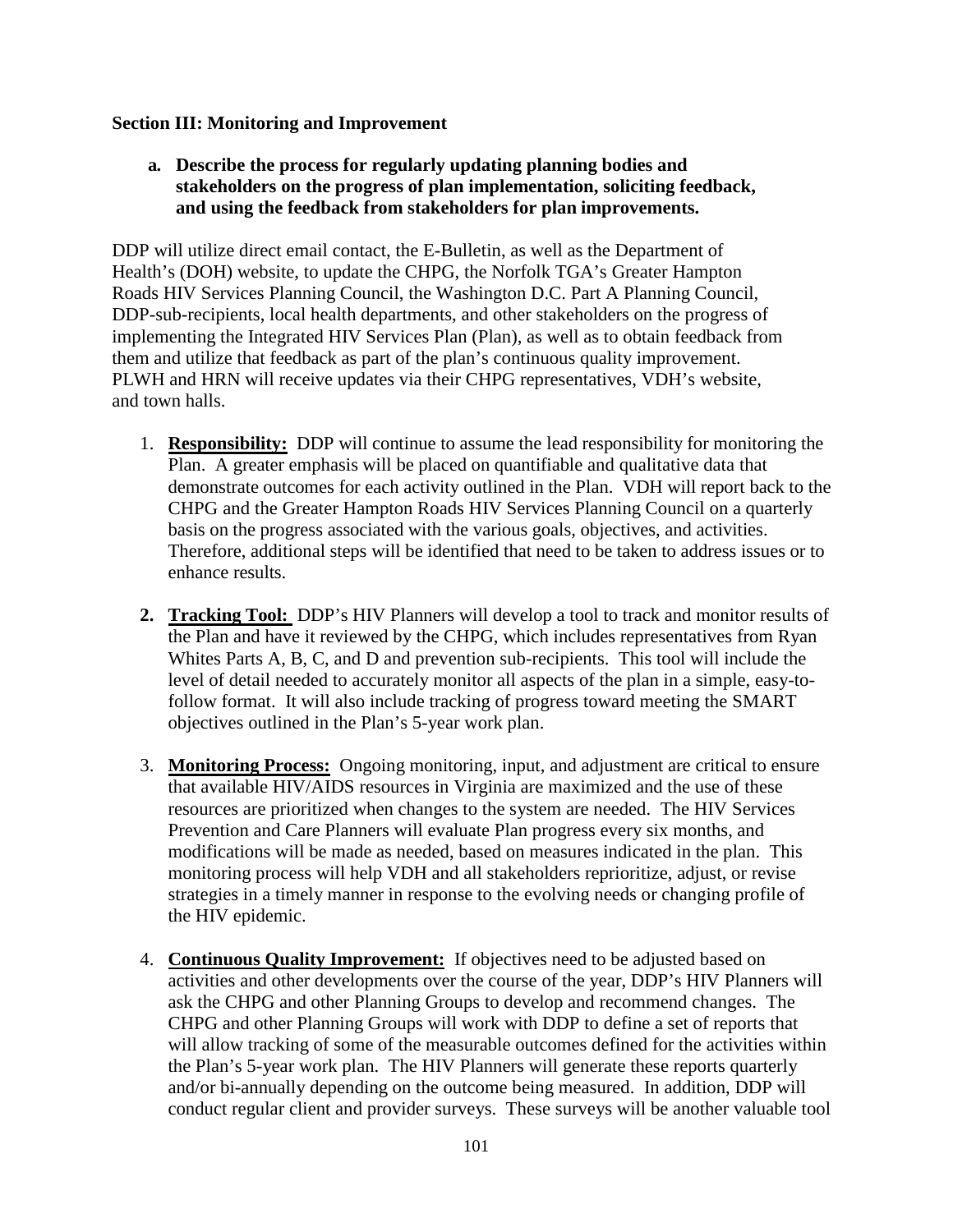for monitoring and tracking success of the various activities in the plan. DDP will conduct these and other needs assessment activities on an ongoing basis and results will enable the HIV Planners, CHPG, and other Planning Groups to make adjustments and enhancements to the planned initiatives.

Also, the HIV Planners will compile lessons learned from the process for development of the next jurisdictional plan. They will query partners on their readiness for ongoing engagement, their needs for continued involvement, and possible "best practices" for maintaining partner relationships throughout the implementation of a joint plan.

5. **Annual Evaluation:** DDP will convene an annual "Plan Evaluation Workgroup" which will include stakeholders from all RW parts, the CHPG and prevention contractors. The results will be presented at the planning group meetings and published on VDH's website. The workgroup will review data, assess direction of stated objectives, provide explanation of outcomes, and report findings. DDP will mandate representation of PLWH as part of the Plan Evaluation Workgroup.

#### **b. Describe the plan to monitor and evaluate implementation of the goals and SMART objectives from Section II: Integrated HIV Prevention and Care Plan.**

DDP has the primary responsibility for monitoring and evaluating the implementation of Virginia's Plan. DDP Planners will monitor the Plan quarterly throughout the five-year planning period in order to assess progress toward meeting NHAS goals. DDP's HIV Planners will convene a workgroup consisting of DDP staff and members of the CHPG to review monitoring data. DDP's e2VA database, the Care Markers Database (CMDB), and EvaluationWeb will supply HIV Continuum of Care and other data needed for the evaluation process. The HIV Planners will complete a semi-annual written report on progress being made for DDP leadership and for submission to the CDC and HRSA.

Table 22 presents Virginia's Plan SMART objectives with annual targets, which are aligned with NHAS goals. Therefore, as Virginia makes progress toward meeting the SMART objectives, Virginia will also be making progress meeting NHAS goals. In order to assess the extent to which each HIV planning step is being met, the following guiding principles and monitoring questions described below will facilitate the monitoring process.

### **NHAS Goal 1: Reducing New Infections**

### **Guiding Principle:**

In order to reduce new infections, efforts directed toward HIV positive persons to achieve viral suppression, increasing HIV testing among men, the increased utilization of PrEP by high risk negative individuals, increased condom distribution among persons living with HIV and those at high-risk, and access to sterile needles for those who inject will be the primary focus.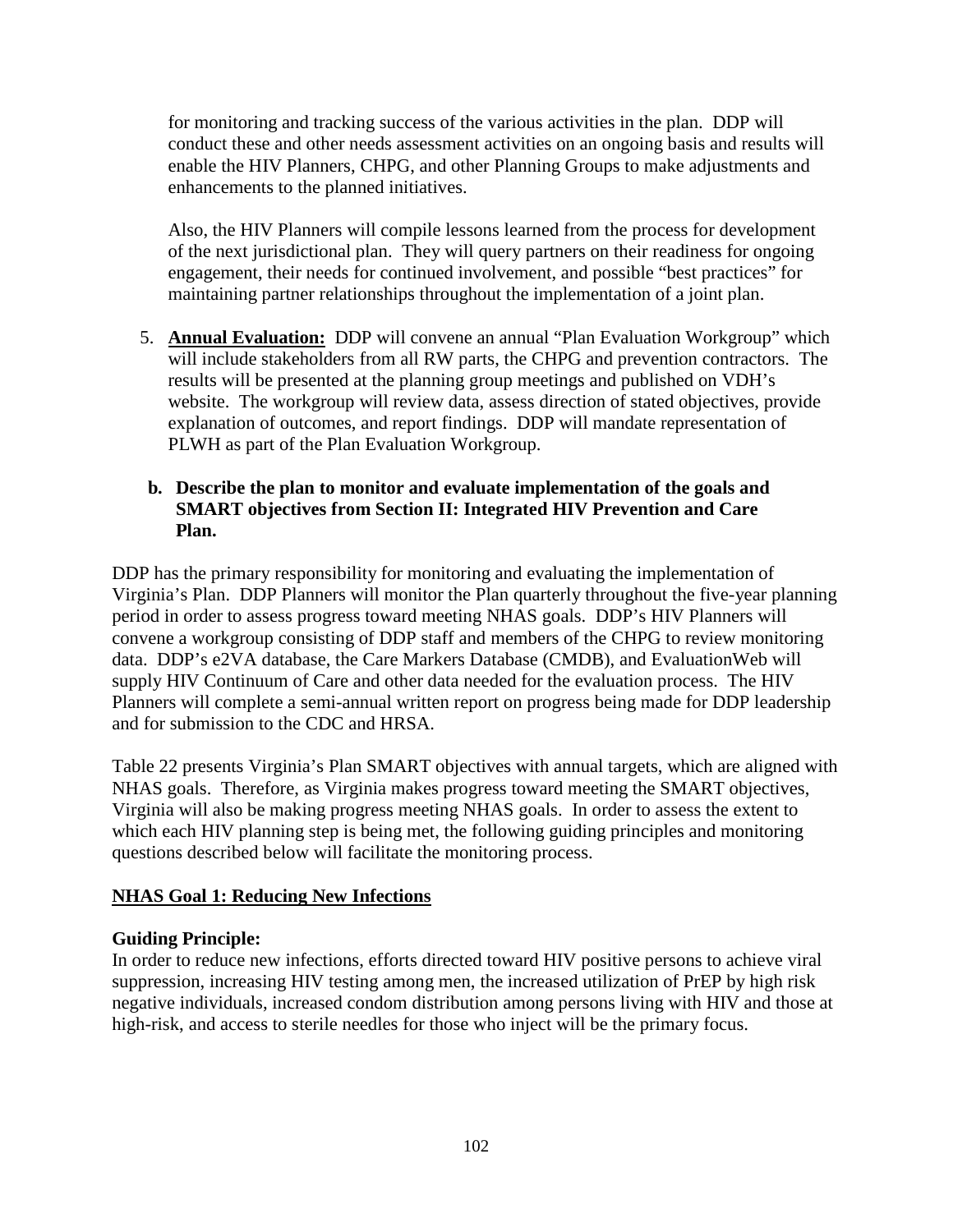## **Monitoring questions**

- To what extent was success achieved in health care settings in promoting routine testing and integrating HIV screening into work flow?
- To what extent did non-clinical HIV testing services effectively target communities with the greatest disease prevalence?
- To what extent did non-clinical HIV testing services effectively target communities with the greatest disease burden?
- To what extent was condom distribution expanded in the state?
- To what extent was access to sterile needles for injection drug users achieved?
- To what extent was success achieved in ensuring that every individual with a positive HIV test was offered partner services?
- To what extent was PrEP utilized by persons practicing high-risk behaviors?
- To what extent was success achieved in reaching viral load suppression for PLWH?

### **NHAS Goal 2: Increase access to care and optimize health outcomes**

### **Guiding Principle**

All PLWH in VA should have access to, and be retained in culturally appropriate, coordinated HIV care and treatment.

### **Monitoring questions**

- To what extent did facilities providing routine testing successfully achieve establishing linkage to care networks across prevention, care and social service systems?
- To what extent was success achieved in settings offering non-medical testing in establishing linkage to care networks across prevention, care and social service systems?
- What success was achieved in using monitoring and surveillance data for identifying clients with unsuppressed viral load and/or insufficient engagement in HIV medical care?
- To what extent were systems successfully established across prevention and care systems for engaging PLWH who have never been in care?
- To what extent were systems established across prevention and care systems for reengaging PLWH who have fallen out of care?
- What success was achieved in developing capacity for implementing HIV treatment adherence strategies for funded jurisdictions?

# **NHAS Goal 3: Reduce HIV-related health disparities**

### **Guiding Principle:**

All PLWH should have access to equitable, appropriate, and effective HIV care that is free of stigma and discrimination, regardless of their age, gender, sex, socio-economic status, race, sexual orientation, or gender identity.

### **Monitoring questions**

• To what extent were available data and existing research utilized in assisting the identification of Virginia's populations experiencing HIV related health disparities?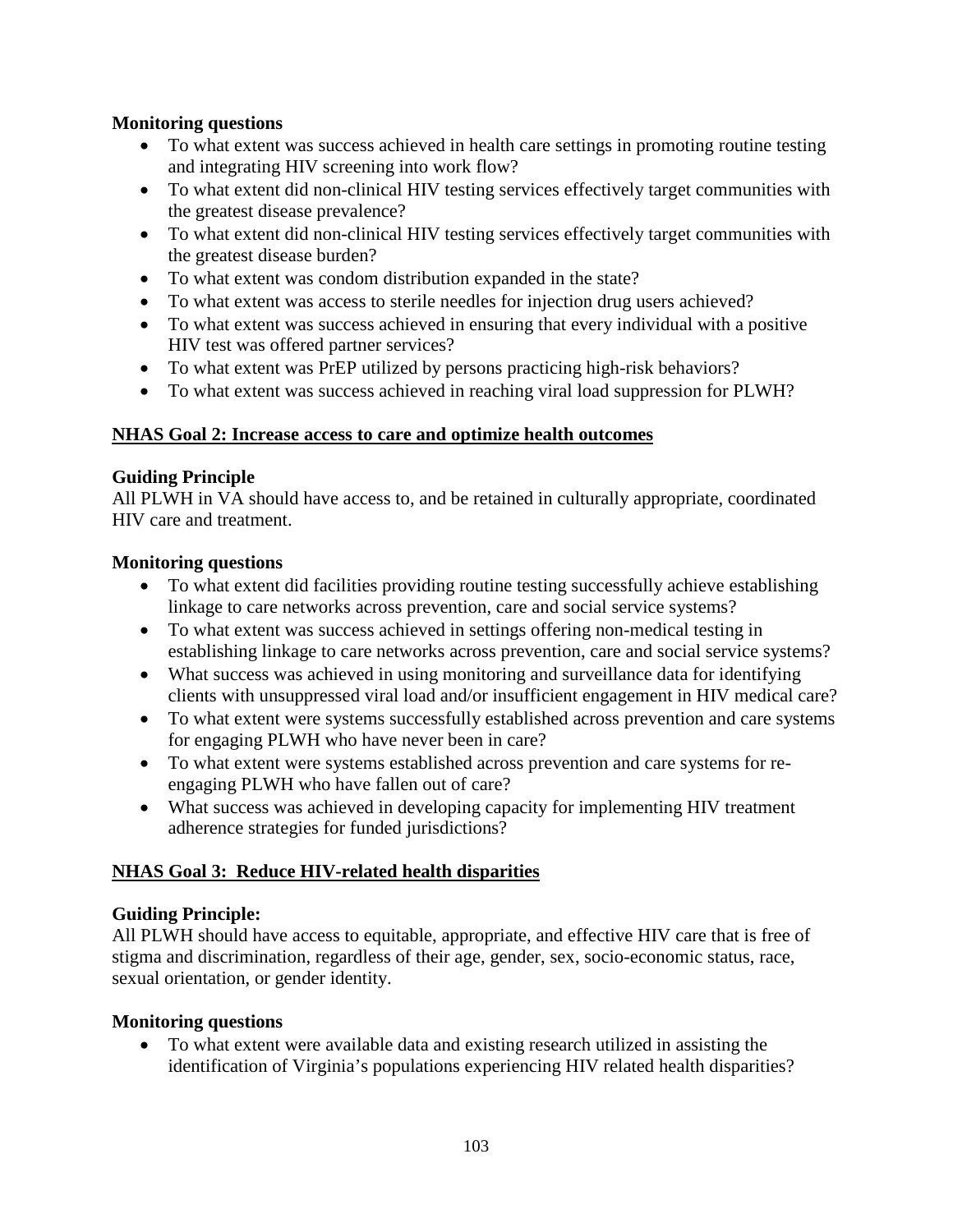- To what extent were jurisdictions assisted in identifying, developing, and implementing strategies to reduce HIV related stigma and discrimination?
- To what extent where community-level approaches identified and implemented for reducing HIV infection in high-risk communities?
- To what extent were health outcome disparities reduced in identified populations?

## **NHAS Goal 4: Achieve a coordinated response to the HIV epidemic in VA**

### **Guiding Principle:**

In order to achieve a coordinated response to HIV, mechanisms must be streamlined for monitoring and reporting on progress toward achieving the goals. Emphasis therefore must be placed on coordination of activities within, and between state and non-state agencies, as well as all level of governments. DDP must approach these efforts in an integrated fashion, utilizing prevention, care and surveillance teams to achieve these outcomes.

## **Monitoring questions**

- To what extent was collaboration strengthened within the DDP and VDH in developing coordinated strategies for HIV care and prevention?
- To what extent was collaboration strengthened between VDH and other external stakeholders like CBOs, other state agencies, alcohol and drug programs, housing, and other support services?
- To what extent were data collection requirements streamlined among providers, including creating shared, standardized data collection forms where possible?
- What new strategies or improvements occurred as a result of collaborations?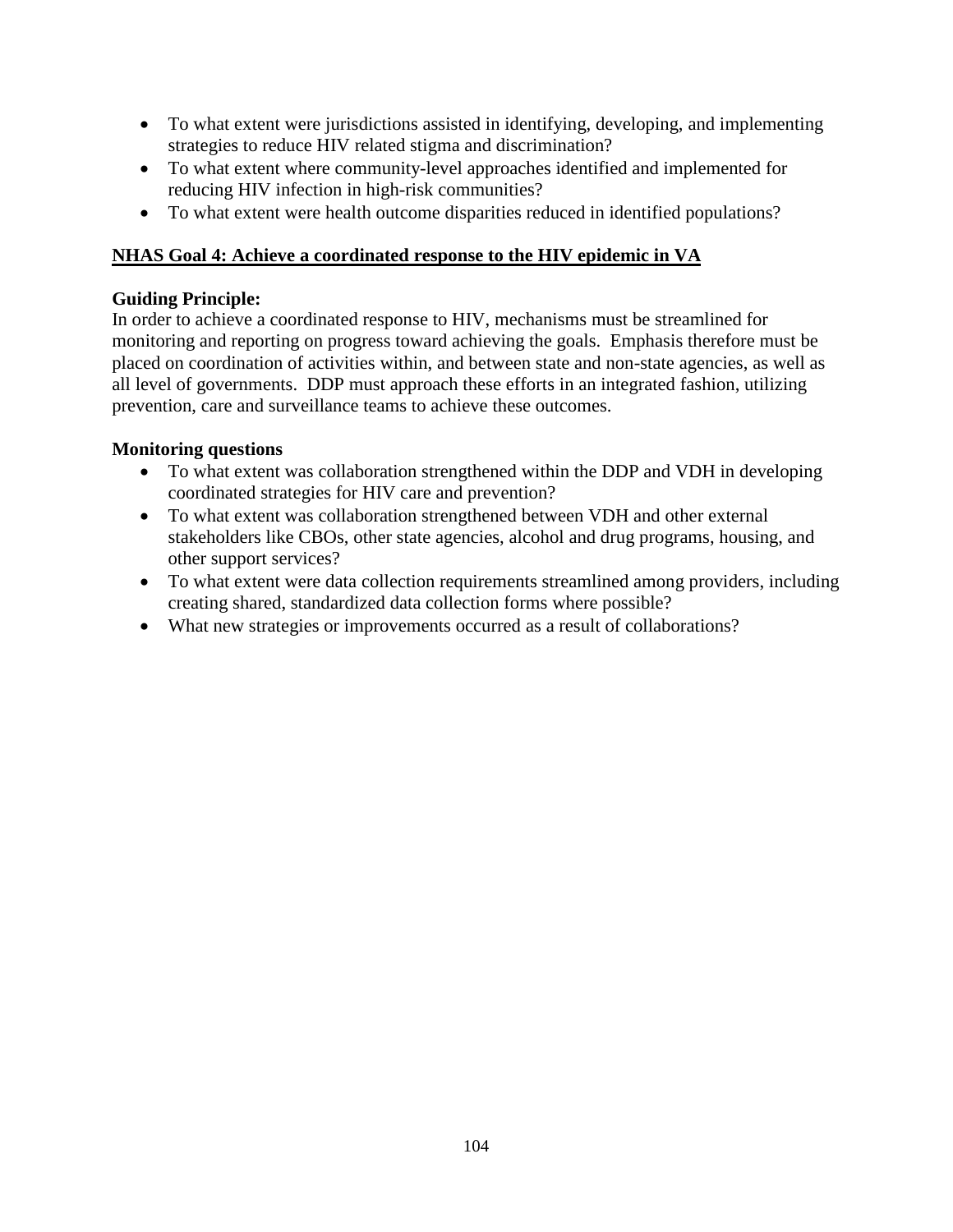# **Table 26. Yearly Targets for SMART Objectives**

| <b>NHAS Goal and SMART Objective</b>                             |                                                                                                                                                                                                                                                                                                                  |                                                                                                                                                                                   | <b>Baseline</b> | 2017                                                                                                      | 2018   | 2019   | 2020   | 2021   |  |
|------------------------------------------------------------------|------------------------------------------------------------------------------------------------------------------------------------------------------------------------------------------------------------------------------------------------------------------------------------------------------------------|-----------------------------------------------------------------------------------------------------------------------------------------------------------------------------------|-----------------|-----------------------------------------------------------------------------------------------------------|--------|--------|--------|--------|--|
| Reduce New HIV Infections.<br>1.                                 |                                                                                                                                                                                                                                                                                                                  |                                                                                                                                                                                   |                 |                                                                                                           |        |        |        |        |  |
| 1.1                                                              | By December 31, 2021, the Commonwealth of Virginia will<br>increase the percentage of people living with HIV who know<br>their serostatus to at least 90%.                                                                                                                                                       |                                                                                                                                                                                   |                 | 90%                                                                                                       | 90%    | 90%    | 90%    | 90%    |  |
|                                                                  | 1.2 By December 31, 2021, the Virginia Department of Health<br>increase HIV testing among men to 58,350.                                                                                                                                                                                                         |                                                                                                                                                                                   |                 | 38,323                                                                                                    | 43,305 | 48,287 | 53,269 | 58,250 |  |
|                                                                  | 1.3 By December 31, 2021, the Commonwealth of Virginia will<br>reduce the number of new HIV diagnoses by at least 25%.                                                                                                                                                                                           |                                                                                                                                                                                   |                 | 902                                                                                                       | 854    | 806    | 758    | 713    |  |
| 2.                                                               | Increase Access To Care And Improve Health Outcomes For People Living With HIV.                                                                                                                                                                                                                                  |                                                                                                                                                                                   |                 |                                                                                                           |        |        |        |        |  |
| 2.1                                                              | By December 31, 2021, the Commonwealth of Virginia will<br>increase the percentage of newly-diagnosed persons linked<br>to HIV medical care within one month of their HIV diagnosis<br>to at least 85 percent.                                                                                                   |                                                                                                                                                                                   | 69%             | 75%                                                                                                       | 75%    | 80%    | 85%    | 85%    |  |
| $2.2^{\circ}$                                                    | percent.                                                                                                                                                                                                                                                                                                         | By December 31, 2021, the Commonwealth of Virginia will<br>increase the percentage of persons with diagnosed HIV<br>infection who are retained in HIV medical care to at least 90 | 42%             | 54%                                                                                                       | 66%    | 78%    | 85%    | 90%    |  |
|                                                                  | 2.3 By December 31, 2021, the Commonwealth of Virginia will<br>increase the percentage of persons with diagnosed HIV<br>infection who are virally suppressed to at least 80 percent.                                                                                                                             |                                                                                                                                                                                   | 38%             | 50%                                                                                                       | 60%    | 70%    | 80%    | 80%    |  |
| 3.                                                               | Reducing HIV-related disparities and health inequities. [Note: Targets are expressed as rate/100,000 population]                                                                                                                                                                                                 |                                                                                                                                                                                   |                 |                                                                                                           |        |        |        |        |  |
| $\overline{3.1}$                                                 | By December 31, 2021,<br>the Commonwealth of<br>Virginia will reduce<br>disparities in the rate<br>per 100,000 population<br>of new HIV diagnoses<br>by at least 15% in the<br>following groups:                                                                                                                 | Gay and bisexual men<br>(Decrease by 13/year)                                                                                                                                     | 443.3           | 430.3                                                                                                     | 417.3  | 404.3  | 391.3  | 376    |  |
|                                                                  |                                                                                                                                                                                                                                                                                                                  | <b>Black females</b><br>(Decrease by 0.5/year)                                                                                                                                    | 16              | 15.5                                                                                                      | 14     | 14.5   | 13     | 13.6   |  |
|                                                                  |                                                                                                                                                                                                                                                                                                                  | Persons living in the Eastern<br>Region (Increase by 0.5/year)                                                                                                                    | 17.8            | 18.3                                                                                                      | 18.8   | 19.3   | 19.8   | 20.4   |  |
|                                                                  |                                                                                                                                                                                                                                                                                                                  | Hispanics in the Northwest<br>(Decrease by 0.2/year)                                                                                                                              | 5.5             | 5.3                                                                                                       | 5.1    | 4.8    | 4.5    | 4.7    |  |
|                                                                  |                                                                                                                                                                                                                                                                                                                  | Transgender persons ( $\geq$ 13 yrs)<br>(Decrease by 2/year)                                                                                                                      | 54.1            | 52.1                                                                                                      | 50.1   | 48.1   | 46.1   | 46     |  |
|                                                                  | 3.2 By December 31, 2021,<br>the VDH will increase<br>the percentage of<br>persons diagnosed with<br>HIV infection who are<br>virally suppressed to at<br>least 80%:                                                                                                                                             | Injection Drug Users (PWID)                                                                                                                                                       | 34              | 50                                                                                                        | 60     | 70     | 80     | 90     |  |
|                                                                  |                                                                                                                                                                                                                                                                                                                  | <b>Transgender Persons</b>                                                                                                                                                        | 46              | 50                                                                                                        | 60     | 70     | 80     | 90     |  |
|                                                                  |                                                                                                                                                                                                                                                                                                                  | Northern Region                                                                                                                                                                   | 35              | 50                                                                                                        | 60     | 70     | 80     | 90     |  |
|                                                                  |                                                                                                                                                                                                                                                                                                                  | Eastern Region                                                                                                                                                                    | 26              | 50                                                                                                        | 60     | 70     | 80     | 90     |  |
|                                                                  |                                                                                                                                                                                                                                                                                                                  | 55 years and older                                                                                                                                                                | 37              | 50                                                                                                        | 60     | 70     | 80     | 90     |  |
| 3.3                                                              | By December 31, 2021,<br>the VDH will increase                                                                                                                                                                                                                                                                   | Hispanics                                                                                                                                                                         | 65              | 70                                                                                                        | 75     | 80     | 85     | 90     |  |
|                                                                  |                                                                                                                                                                                                                                                                                                                  | Northwest Region                                                                                                                                                                  | 70              | 74                                                                                                        | 78     | 82     | 86     | 90     |  |
|                                                                  | the percentage of timely<br>diagnosis to 90%                                                                                                                                                                                                                                                                     | Northern Region                                                                                                                                                                   | 75              | 78                                                                                                        | 81     | 84     | 87     | 90     |  |
|                                                                  | among the following                                                                                                                                                                                                                                                                                              | <b>Aging Persons</b>                                                                                                                                                              | 60              | 66                                                                                                        | 72     | 78     | 84     | 90     |  |
|                                                                  | populations:                                                                                                                                                                                                                                                                                                     | <b>Injection Drug Users</b>                                                                                                                                                       | 60              | 66                                                                                                        | 72     | 78     | 84     | 90     |  |
|                                                                  |                                                                                                                                                                                                                                                                                                                  | Females                                                                                                                                                                           | 70              | 74                                                                                                        | 78     | 82     | 86     | 90     |  |
| Achieve a More Coordinated Virginia Response to the HIV Epidemic |                                                                                                                                                                                                                                                                                                                  |                                                                                                                                                                                   |                 |                                                                                                           |        |        |        |        |  |
| 4.1                                                              | By December 31, 2021, the Commonwealth of Virginia will<br>increase by at least two efforts to improve the programmatic<br>coordination of HIV programs within the Virginia Department<br>of Health Services and at least two external initiatives to<br>increase coordination with regional and local partners. |                                                                                                                                                                                   |                 | Annually, DDP will document achievement of this<br>objective as new programmatic efforts are implemented. |        |        |        |        |  |
|                                                                  | 4.2 By December 31, 2021, VDH will increase the timeliness,<br>completeness, and accuracy of data on persons living with<br>and at-risk for HIV in the Commonwealth.                                                                                                                                             |                                                                                                                                                                                   |                 | 70                                                                                                        | 75     | 80     | 85     | 90     |  |